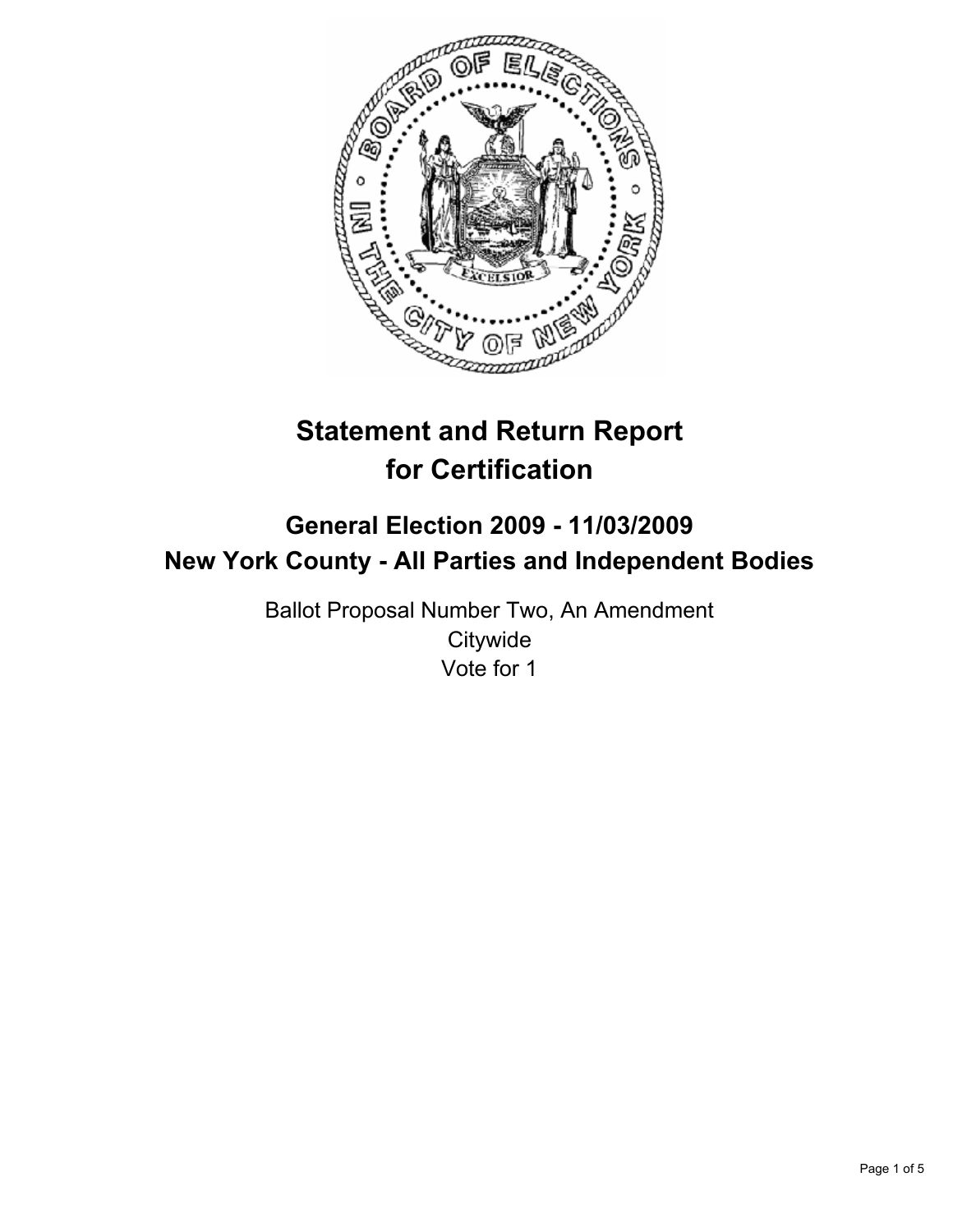

# **Assembly District 64**

| PUBLIC COUNTER       | 21,159 |
|----------------------|--------|
| <b>EMERGENCY</b>     | 20     |
| ABSENTEE/MILITARY    | 290    |
| AFFIDAVIT            | 304    |
| <b>Total Ballots</b> | 21,773 |
| <b>YES</b>           | 2,363  |
| <b>NO</b>            | 947    |
| <b>Total Votes</b>   | 3,310  |
| Unrecorded           | 18,463 |

# **Assembly District 65**

| PUBLIC COUNTER       | 25,649 |
|----------------------|--------|
| <b>EMERGENCY</b>     | 41     |
| ABSENTEE/MILITARY    | 682    |
| <b>AFFIDAVIT</b>     | 371    |
| <b>Total Ballots</b> | 26,743 |
| <b>YES</b>           | 5,490  |
| <b>NO</b>            | 2,013  |
| <b>Total Votes</b>   | 7,503  |
| Unrecorded           | 19,240 |

#### **Assembly District 66**

| <b>PUBLIC COUNTER</b> | 24,587 |
|-----------------------|--------|
| <b>EMERGENCY</b>      | 106    |
| ABSENTEE/MILITARY     | 558    |
| <b>AFFIDAVIT</b>      | 316    |
| <b>Total Ballots</b>  | 25,567 |
| <b>YES</b>            | 6,561  |
| <b>NO</b>             | 1,507  |
| <b>Total Votes</b>    | 8,068  |
| Unrecorded            | 17,499 |

# **Assembly District 67**

| PUBLIC COUNTER       | 30,749 |
|----------------------|--------|
| <b>EMERGENCY</b>     | 66     |
| ABSENTEE/MILITARY    | 654    |
| AFFIDAVIT            | 405    |
| <b>Total Ballots</b> | 31,874 |
| <b>YES</b>           | 7,086  |
| <b>NO</b>            | 1,922  |
| <b>Total Votes</b>   | 9,008  |
| Unrecorded           | 22,866 |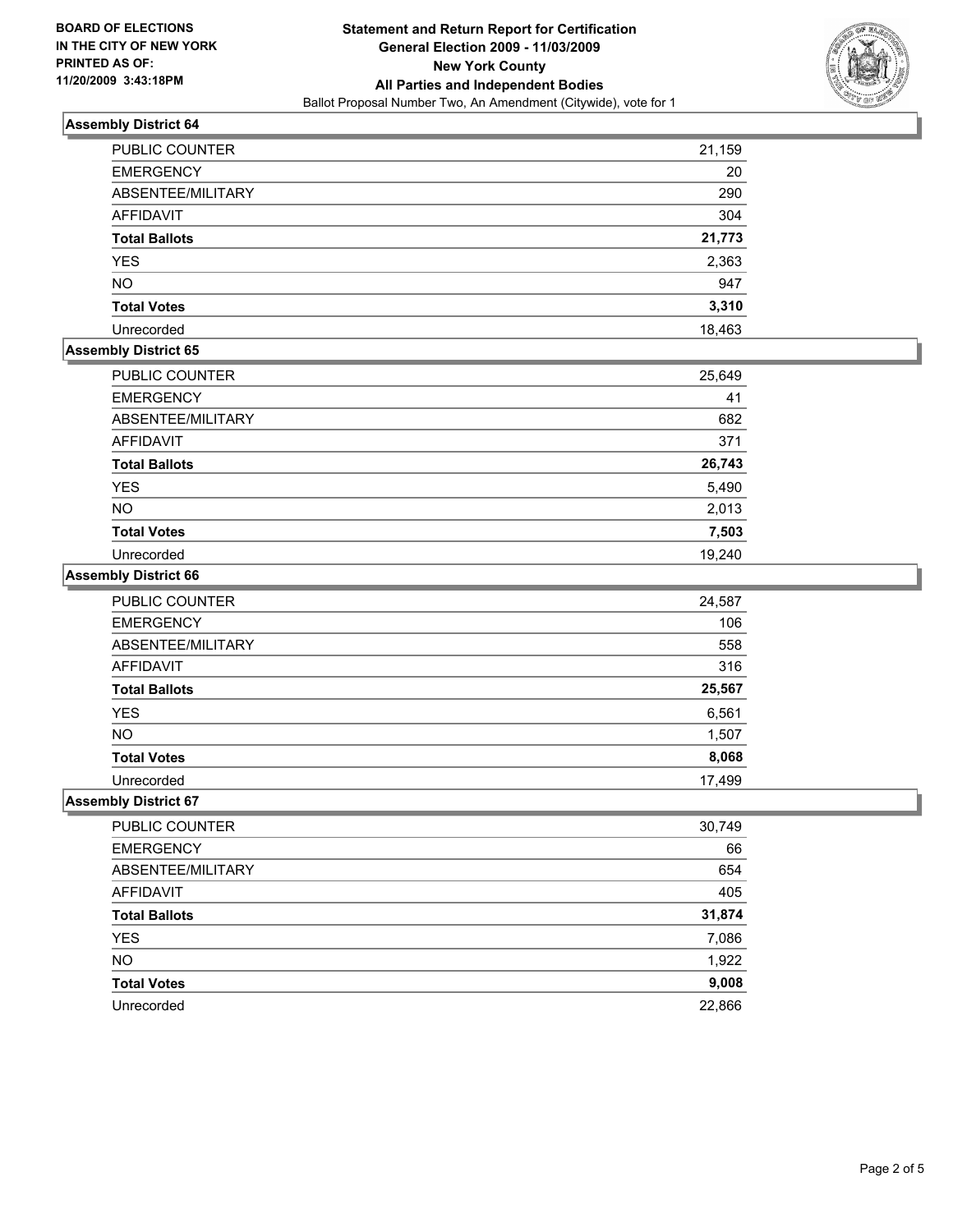

# **Assembly District 68**

| <b>PUBLIC COUNTER</b> | 18,035 |
|-----------------------|--------|
| <b>EMERGENCY</b>      | 73     |
| ABSENTEE/MILITARY     | 252    |
| AFFIDAVIT             | 266    |
| <b>Total Ballots</b>  | 18,626 |
| <b>YES</b>            | 1,820  |
| <b>NO</b>             | 712    |
| <b>Total Votes</b>    | 2,532  |
| Unrecorded            | 16,094 |

### **Assembly District 69**

| PUBLIC COUNTER       | 26,526 |
|----------------------|--------|
| <b>EMERGENCY</b>     | 296    |
| ABSENTEE/MILITARY    | 505    |
| AFFIDAVIT            | 290    |
| <b>Total Ballots</b> | 27,617 |
| <b>YES</b>           | 5,713  |
| <b>NO</b>            | 1,326  |
| <b>Total Votes</b>   | 7,039  |
| Unrecorded           | 20,578 |

### **Assembly District 70**

| <b>PUBLIC COUNTER</b> | 21,206 |
|-----------------------|--------|
| <b>EMERGENCY</b>      | 44     |
| ABSENTEE/MILITARY     | 347    |
| <b>AFFIDAVIT</b>      | 337    |
| <b>Total Ballots</b>  | 21,934 |
| <b>YES</b>            | 2,541  |
| <b>NO</b>             | 962    |
| <b>Total Votes</b>    | 3,503  |
| Unrecorded            | 18,431 |

# **Assembly District 71**

| PUBLIC COUNTER       | 20,188 |
|----------------------|--------|
| <b>EMERGENCY</b>     | 37     |
| ABSENTEE/MILITARY    | 310    |
| AFFIDAVIT            | 289    |
| <b>Total Ballots</b> | 20,824 |
| <b>YES</b>           | 2,855  |
| <b>NO</b>            | 1,016  |
| <b>Total Votes</b>   | 3,871  |
| Unrecorded           | 16,953 |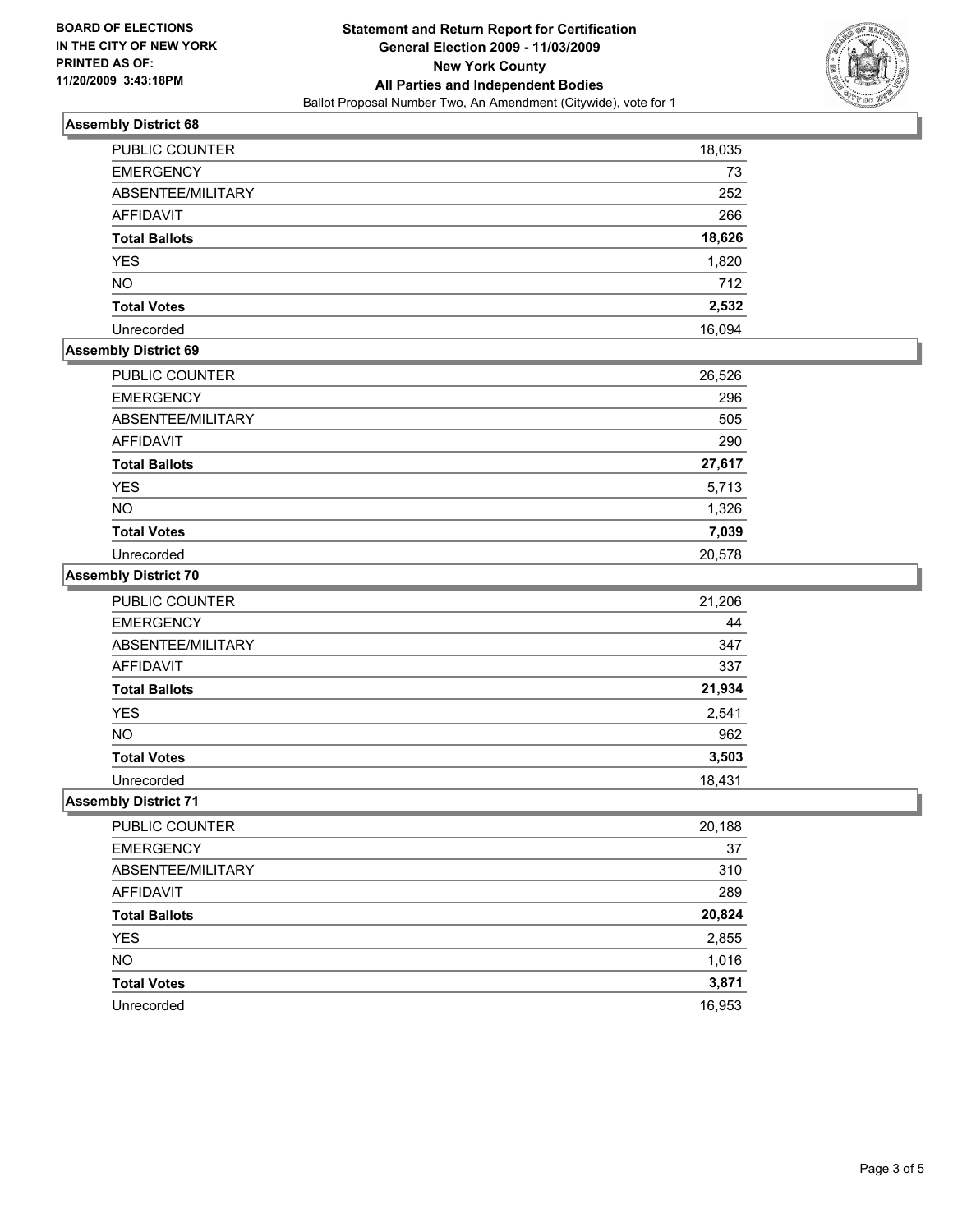

# **Assembly District 72**

| <b>PUBLIC COUNTER</b> | 14,599 |
|-----------------------|--------|
| <b>EMERGENCY</b>      | 9      |
| ABSENTEE/MILITARY     | 99     |
| <b>AFFIDAVIT</b>      | 137    |
| <b>Total Ballots</b>  | 14,844 |
| <b>YES</b>            | 1,152  |
| <b>NO</b>             | 421    |
| <b>Total Votes</b>    | 1,573  |
| Unrecorded            | 13,271 |

# **Assembly District 73**

| PUBLIC COUNTER       | 29,231 |
|----------------------|--------|
| <b>EMERGENCY</b>     | 134    |
| ABSENTEE/MILITARY    | 802    |
| <b>AFFIDAVIT</b>     | 333    |
| <b>Total Ballots</b> | 30,500 |
| <b>YES</b>           | 6,616  |
| <b>NO</b>            | 2,242  |
| <b>Total Votes</b>   | 8,858  |
| Unrecorded           | 21,642 |

# **Assembly District 74**

| <b>PUBLIC COUNTER</b> | 24,647 |
|-----------------------|--------|
| <b>EMERGENCY</b>      | 80     |
| ABSENTEE/MILITARY     | 464    |
| <b>AFFIDAVIT</b>      | 288    |
| <b>Total Ballots</b>  | 25,479 |
| <b>YES</b>            | 4,452  |
| <b>NO</b>             | 1,711  |
| <b>Total Votes</b>    | 6,163  |
| Unrecorded            | 19,316 |

# **Assembly District 75**

| PUBLIC COUNTER       | 24,825 |
|----------------------|--------|
| <b>EMERGENCY</b>     | 58     |
| ABSENTEE/MILITARY    | 550    |
| AFFIDAVIT            | 392    |
| <b>Total Ballots</b> | 25,825 |
| <b>YES</b>           | 5,529  |
| <b>NO</b>            | 1,592  |
| <b>Total Votes</b>   | 7,121  |
| Unrecorded           | 18.704 |